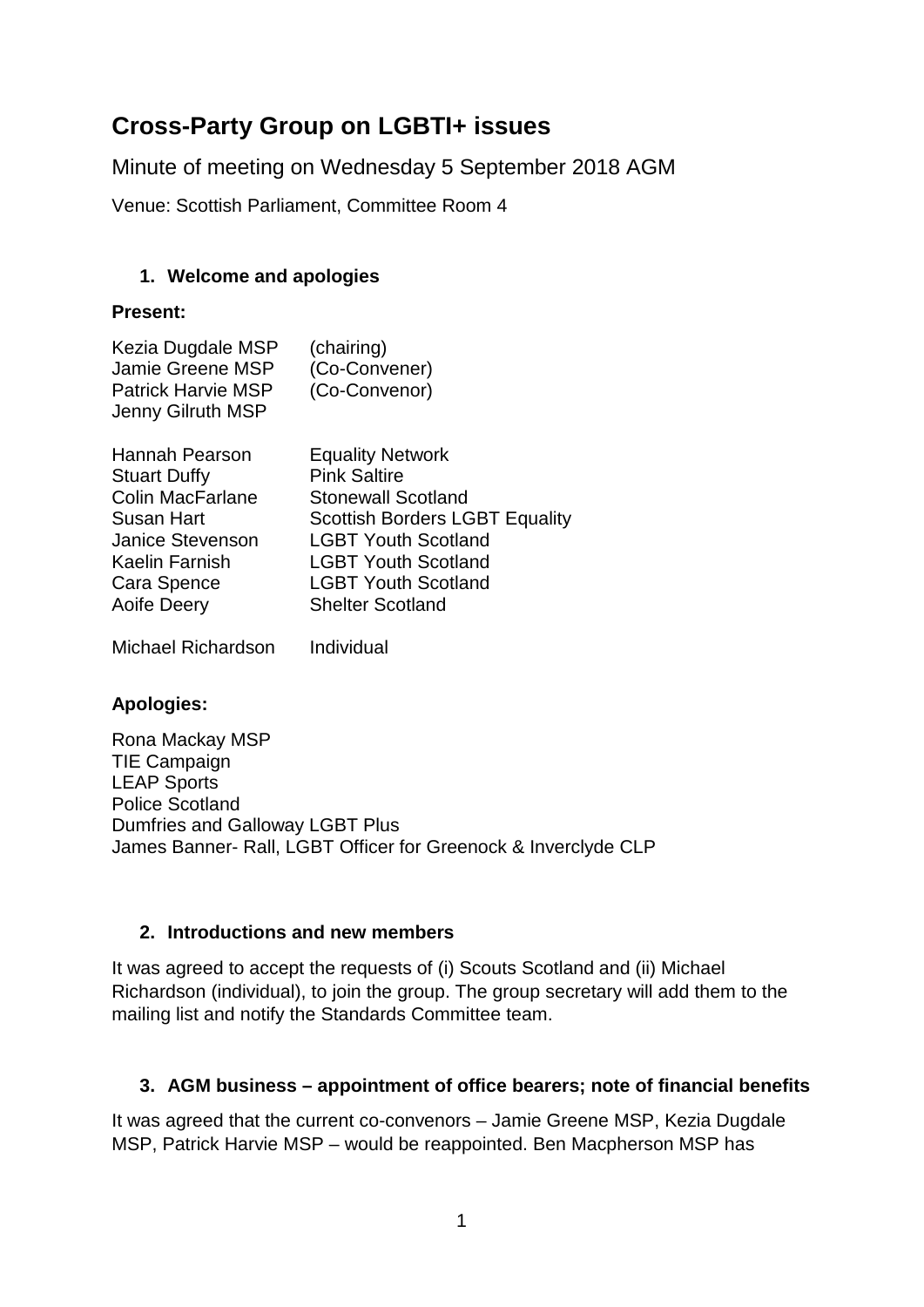stepped down as he has a new Ministerial role. The group thanked Ben for his contribution to the group. The group secretariat will seek a new SNP co-convenor.

It was agreed that the current group secretariat – Equality Network – would be reappointed.

Financial benefits: The Equality Network reported that the estimated total cost to them of the secretarial support for the Group for the past 12 months was £750.

# **4. Minute of last meeting (2nd May)**

The group approved the minute.

## **5. Matters arising from the last meeting**

No matters arising

### **6. LGBTI homelessness**

LGBT Youth Scotland's Commission on Housing and Homelessness - represented by one staff member and one young person - presented their research findings to the group.

The commission was formed in 2016 and is comprised of young people aged 16-25 from across Scotland. The purpose of the youth commission is:

•To research the experiences of LGBT+ homeless youth in order to better understand the relationship between homelessness and abuse (both domestic and familial)

•To work with services within the domestic abuse, housing and young people sectors to raise awareness and support them to be more accessible to LGBT young people and better able to respond to their needs

•To promote the need for a National Homelessness Strategy for Scotland that recognises the role discrimination plays in increasing the risk of LGBT people becoming homeless.

The commission conducted a review of the existing research (by Albert Kennedy Trust and LGBT Youth Scotland), and successfully engaged over 100 young people in the consultation, which was delivered in 8 groups across 7 Local Authorities, as well as a paper based consultation at the LGBT National Youth Summit. They also directly engaged with professionals from across the housing and homelessness sector through a consultation workshop, meetings and staff interactions.

The key findings from the consultation with professionals included:

- $\triangleright$  Services are not consistently recording sexual orientation/ trans identity, and therefore are unaware of how many LGBT young people they support
- $\triangleright$  Inconsistent levels of LGBT awareness training lack of understanding of LGBT issues
- $\triangleright$  LGBT domestic abuse awareness is low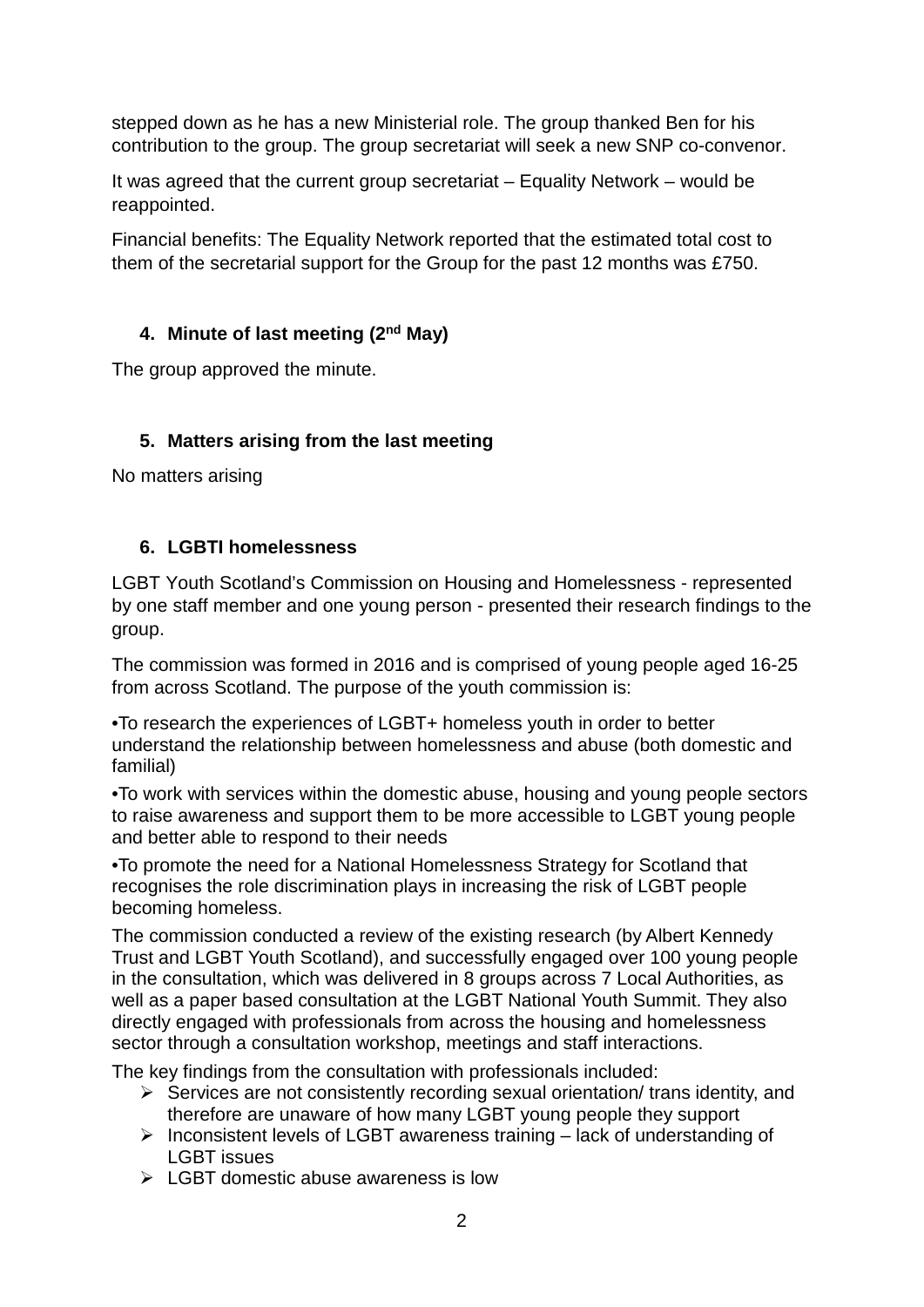$\triangleright$  Majority of professionals we consulted rated their confidence to support LGBT homeless young people as low.

The key findings from the consultation with young people included:

- $\triangleright$  Reluctance to present as homeless to the local council "It's too scary"
- $\triangleright$  Very little awareness about intentional homelessness vs legitimate homelessness, or available supports
- $\triangleright$  Fear of accessing support from religious organisations
- $\triangleright$  Trans and non-binary young people face additional barriers to accessing shelters/ group accommodation
- Fearful of disclosing their LGBT identity / 'coming out'
- $\triangleright$  Mediation, which is used to enable young people to return to the family home, is dangerous where young people have been rejected/ abused due to LGBT identity.

LGBT Youth Scotland's Commission on Housing and Homelessness 'Recommendations for Change' are:

- A National Strategy on homelessness that specifically mentions the role that prejudice and discrimination play in increasing LGBT young people's risk of homelessness
- Young people should be informed of their rights
- Housing and Homelessness services must record and monitor equalities data including sexual orientation and gender identity
- Services should endeavour to provide LGBT awareness training for key staff
- Increase the number of support services available for young people who experience abuse, including rural areas
- Services should endeavour to increase visibility of LGBT identities and make a clear declaration of inclusivity
- Consult LGBT young people when developing services
- Increased awareness of trans and non-binary identities within youth homelessness services
- Mediation and homelessness services should accurately record and monitor sexual orientation and gender identity of service users to avoid returning LGBT young people to abusive households.

The group secretariat will circulate a copy of LGBT Youth's presentation.

After the presentation, the LGBT Youth staff member and young person took questions from the group.

SH asked if the research had found differences between city and rural settings. LGBT Youth answered that there are normally more barriers to accessing services in rural and close-knit communities. Young people are often worried about being known by someone working at the service, or someone will see them accessing that service.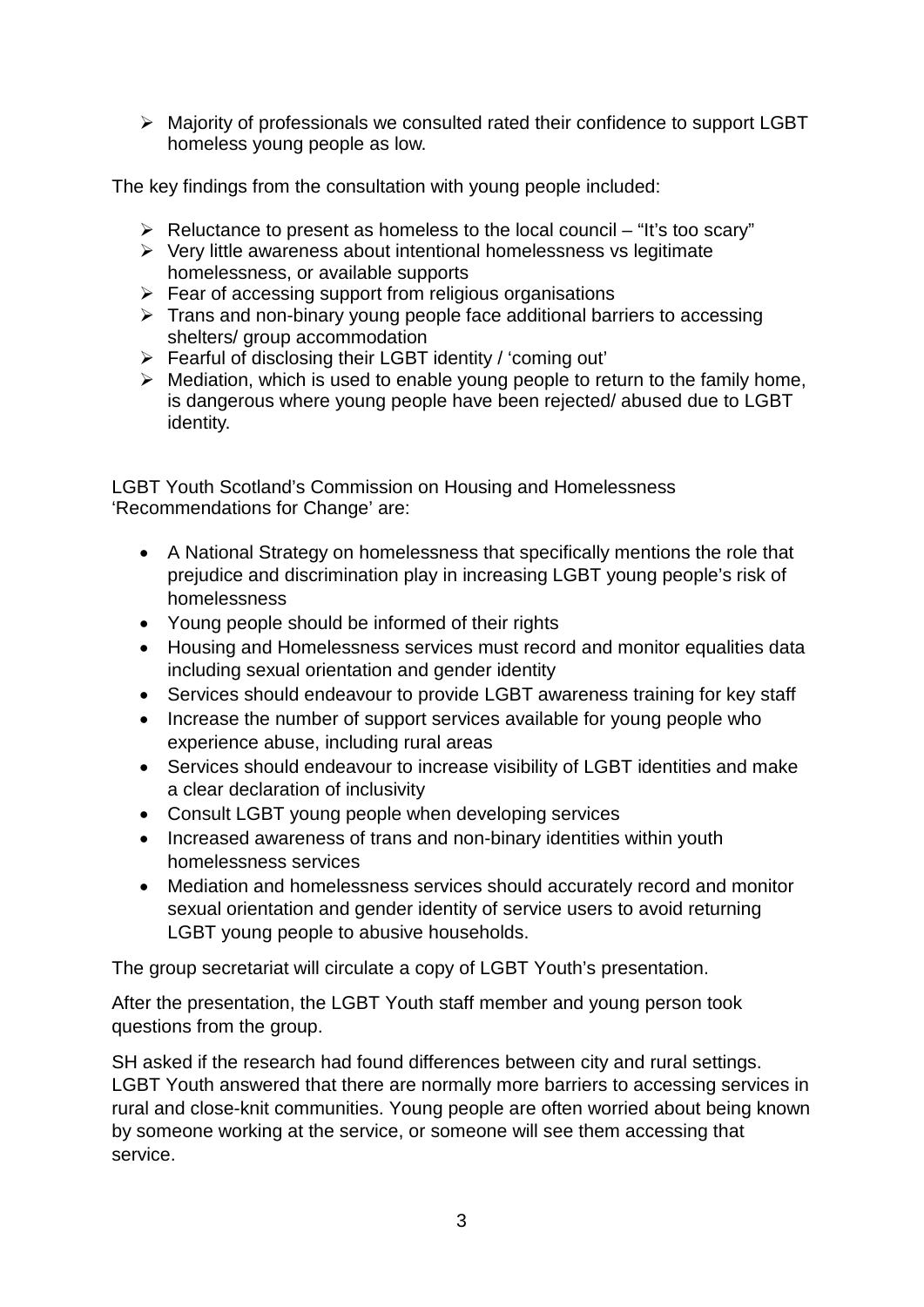JG asked what service providers can do if young people do not disclose their identity, i.e. their sexual orientation or gender identity. LGBT Youth answered that all services need to work to ensure their services are accessible and welcoming to LGBT people. This is often about visibility. Having a rainbow flag visible within the service is a very simple way of acknowledging the LGBT community and declaring their service LGBT inclusive. Another idea is to include LGBT people within the service literature.

SD asked if there was a mechanism, similar to that of third party reporting services, for homelessness applications. LGBT Youth answered that at present, there is not, although they can support young people in making a homelessness application, although they do not always have staff capacity to do this.

AD from Shelter Scotland commented on the importance of this research in informing Shelter Scotland's own advocacy work with young people.

KD suggested that MSPs could submit written parliamentary questions regarding some of the issues raised in the meeting, including: asking the Scottish Government whether it believes housing and homelessness services should be required to record, monitor and report on equality data with specific reference to a) sexual orientation and b) gender identity; and what plans it has to increase funding for LGBTI young people facing abuse in rural areas.

CM commented on the breach of duty by local authorities, but given Stonewall Scotland's own work with local authorities, we know local authorities are aware they are not getting it right. He also commented that there is a potential role for COSLA in this, as it was useful having them on the LGBTI inclusive education working group.

PH commented from his own previous experience as a youth worker in Glasgow. Working with young LGBT people, he saw the importance of friendships and informal networks amongst young LGBT people, and that this should not be underestimated. That is, young people looking out for each other rather than relying on services - sofa surfing at each other's accommodation, etc.

JG commented that little is recorded on informal/ hidden homelessness/'sofa surfing'.

AD from Shelter Scotland confirmed that there is little information available on this, but reinforced that LGBT homeless people have the same rights as everyone else and are entitled to access those rights through their local authority. We need to work to improve local authorities.

KD asked Stonewall Scotland about their work with local authorities.

CM said nine local authorities are members of Stonewall Scotland's Diversity Champions programme. They struggle to do work with all of them due to funding cuts and local authority capacity. Budgets are tight and there can be concerns around cost. This feeds into a wider issue around cuts.

SH commented that it is not just young people who are made homeless for LGBT related reasons. In the Borders for example, there have been cases of older trans people being thrown out of the family home because of their gender identity.